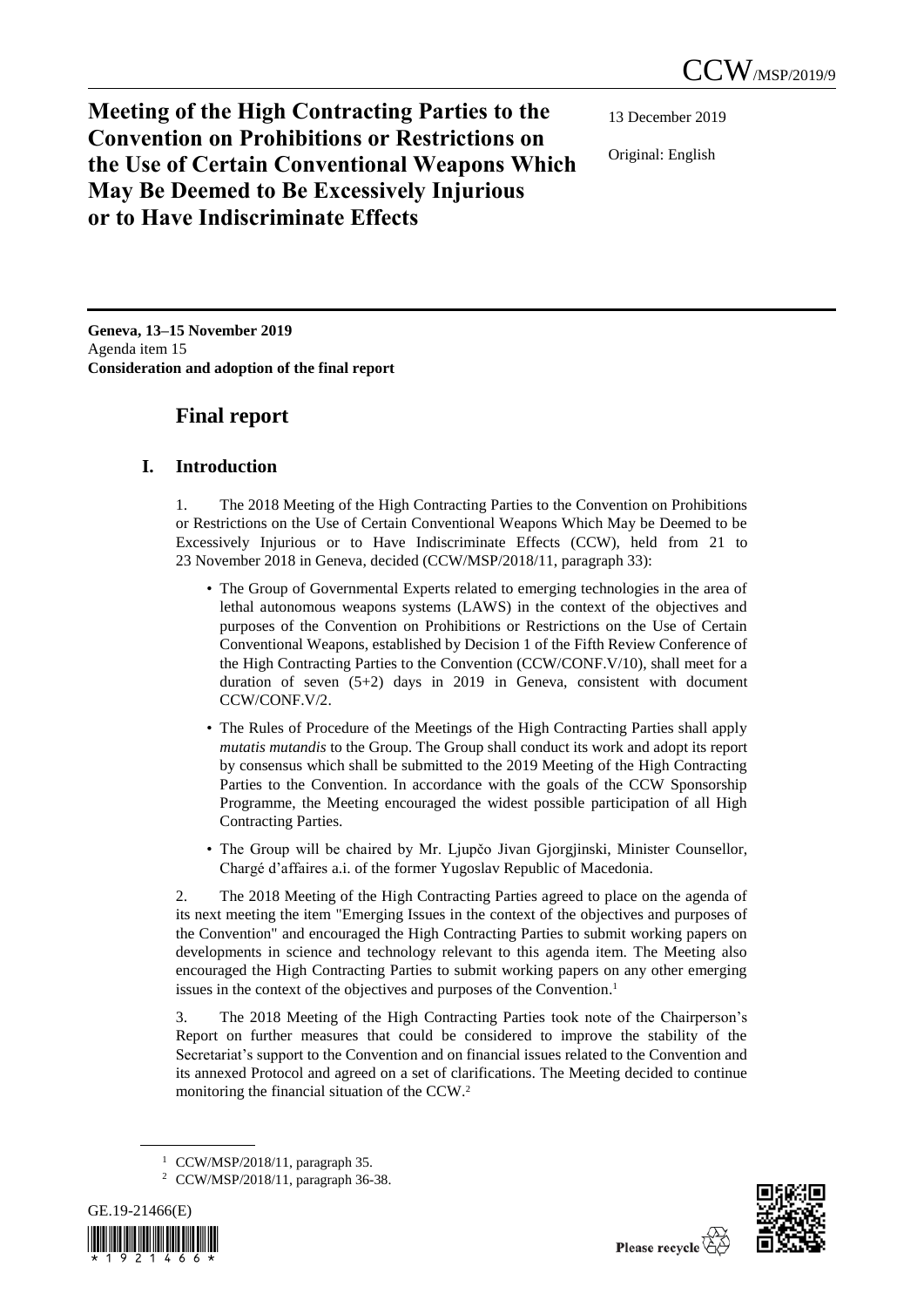4. The Meeting requested the Chairperson elected to continue consultations in 2019, to consider further measures that could improve the stability of the Implementation Support Unit (ISU) support to the Convention. The Meeting also decided to request the United Nations Office for Disarmament Affairs (UNODA) to provide temporary staff support to the ISU to provide support to CCW activities and services in 2019, provided sufficient funding exists and without prejudice to future staffing arrangements of the ISU.<sup>3</sup>

5. The 2018 Meeting decided to ask the Chairperson elected to hold informal consultations on issues related to the universalization and implementation of the Convention and its protocols, as appropriate. 4

6. The Meeting also decided to organize in 2019 the Meeting of the High Contracting Parties to the Convention from 13 to 15 November 2019 and elected Ambassador Farukh Amil of Pakistan as Chairperson. 5

## **II. Organization of and participation in the Meeting of the High Contracting Parties**

7. The Meeting of the High Contracting Parties to the Convention was held in Geneva from 13 to 15 November 2019.

8. At its first plenary, on 13 November 2019, the Meeting confirmed the nomination of Ms. Anja Kaspersen, Director of UNODA, Geneva Branch, as Secretary-General of the Meeting. Ms. Heegyun Jung, Political Affairs Officer, served as Secretary of the Meeting.

9. The following High Contracting Parties to the Convention participated in the work of the Meeting: Afghanistan, Albania, Algeria, Argentina, Australia, Austria, Bahrain, Belarus, Belgium, Brazil, Bulgaria, Burkina Faso, Canada, Chile, China, Colombia, Costa Rica, Côte d'Ivoire, Croatia, Cuba, Cyprus, Czech Republic, Dominican Republic, Ecuador, El Salvador, Estonia, Finland, France, Georgia, Germany, Greece, Guatemala, Holy See, Honduras, Hungary, India, Iraq, Ireland, Israel, Italy, Jamaica, Japan, Jordan, Kazakhstan, Kuwait, Lao People's Democratic Republic, Latvia, Lebanon, Lithuania, Luxembourg, Mexico, Moldova, Montenegro, Morocco, Netherlands, New Zealand, North Macedonia, Norway, Pakistan, Panama, Peru, Philippines, Poland, Portugal, Qatar, Republic of Korea, Romania, Russian Federation, Saudi Arabia, Senegal, Serbia, Slovakia, Slovenia, South Africa, Spain, Sri Lanka, State of Palestine, Sweden, Switzerland, Tunisia, Turkey, Ukraine, United Arab Emirates, United Kingdom of Great Britain and Northern Ireland, United States of America, Uruguay, Venezuela (Bolivarian Republic of).

10. The following signatory States participated in the work of the Meeting: Egypt and Sudan.

11. The following observer delegations participated in the work of the Meeting: Azerbaijan, Ghana, Mozambique, Myanmar, Oman, Somalia and Thailand.

12. The representatives of the following organizations participated in the work of the Meeting: United Nations Institute for Disarmament Research (UNIDIR), United Nations Mine Action Service (UNMAS), European Union, Geneva International Center for Humanitarian Demining (GICHD), International Committee of the Red Cross (ICRC).

13. The following non-governmental organizations participated in the work of the Meeting: Article 36, Campaign to Stop Killer Robots, Center for International Security and Policy (CISP), ChangeMaker: Society for Social and Economic Development, Commission of the Churches on International Affairs of the World Council of Churches, Facing Finance, Hiroshima Peace Institute, Human Rights Watch, Humanity and Inclusion, International Committee for Robot Arms Control (ICRAC), International Panel on Regulation of Autonomous Weapons (iPRAW), Mines Action Canada, Mines Advisory Group (MAG), PAX, PAX Christi International, Pax Christi Ireland, Protection, Pugwash Conference on

<sup>3</sup> CCW/MSP/2018/11, paragraph 39.

<sup>4</sup> CCW/MSP/2018/11, paragraph 29.

<sup>5</sup> CCW/MSP/2018/11, paragraphs 40 (f) and 43.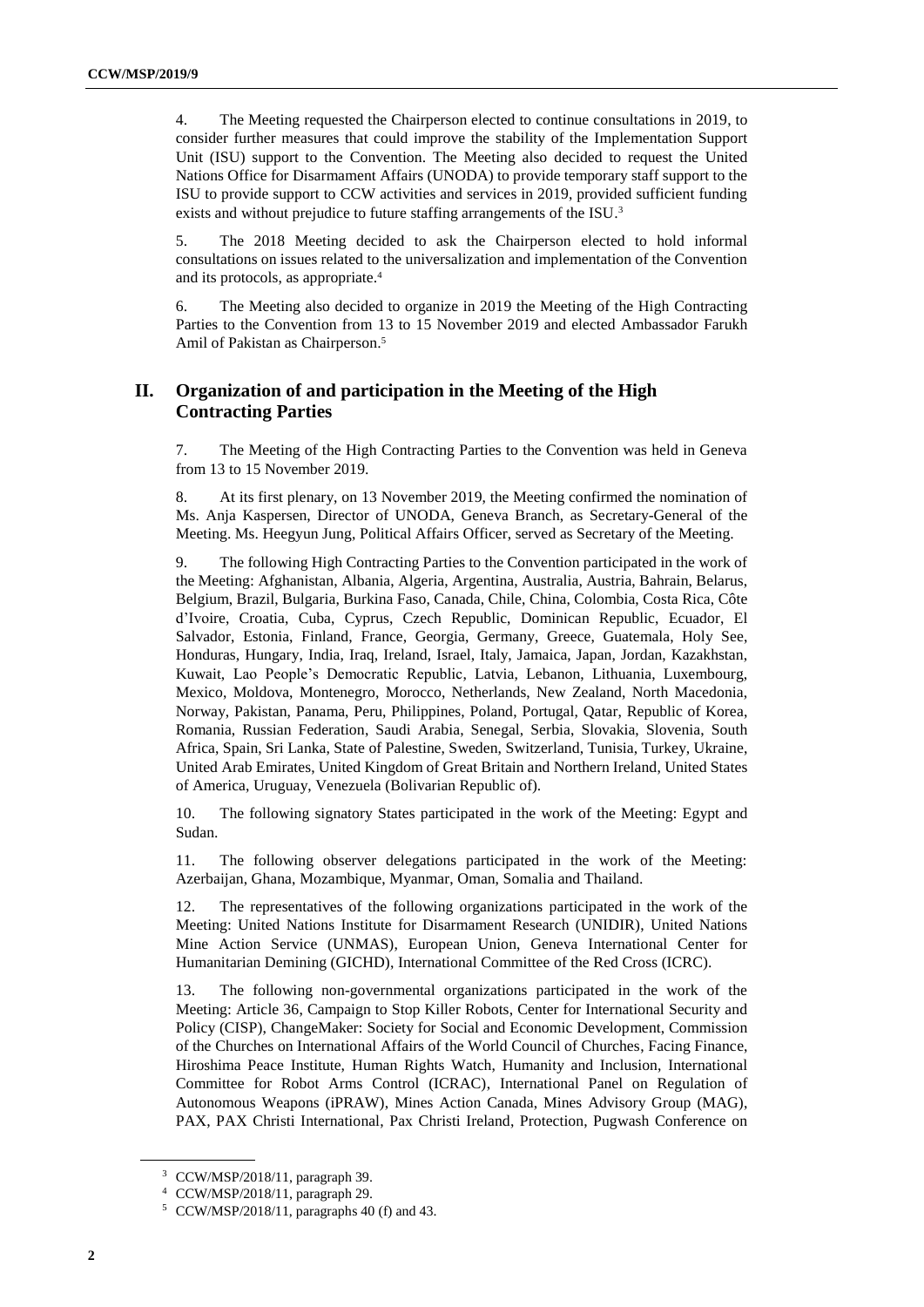Science and World Affairs, Red de Seguridad Humana en Latinoamérica (SEHLAC Network), Soka Gakkai International, Stockholm International Peace Research Institute (SIPRI), Sustainable Peace and Development Organization (SPADO) and the Women's International League for Peace and Freedom (WILPF).

### **III. Work of the Meeting of the High Contracting Parties**

14. The Meeting was opened on 13 November 2019 by Mr. Khalil Hashmi, Ambassador Extraordinary and Plenipotentiary of Pakistan, elected as Chairperson *ad personam* through a silence procedure following the departure of Mr. Farukh Amil, the Chairperson-elected by the 2018 Meeting of the High Contracting Parties. The election of Mr. Khalil Hashmi was confirmed during the same session.

15. At the same meeting, on 13 November 2019, Ms. Tatiana Valovaya, Director-General of the United Nations Office at Geneva, delivered a message on behalf of the High Representative for Disarmament Affairs, Ms. Izumi Nakamitsu.

16. The following delegations participated in the general exchange of views, which took place on 13 November 2019 in the morning: Algeria, Australia, Austria, Belarus, Belgium, Brazil, Bulgaria, Canada, Chile, China, Colombia, Costa Rica, Cuba, Ecuador, France, Germany, Greece, India, Iraq, Ireland, Israel, Italy, Japan, Kazakhstan, Lao People's Democratic Republic, Latvia, Mexico, Montenegro, Netherlands, New Zealand, Pakistan, Panama, Peru, Philippines, Poland, Republic of Korea, Russian Federation, Saudi Arabia, South Africa, Spain, Sri Lanka, Sweden, Turkey, United Kingdom, Venezuela (Bolivarian Republic of) on behalf of the Non-Aligned Movement, European Union, UNMAS on behalf of the United Nations Inter-Agency Group on Mine Action, ICRC, Hiroshima Peace Institute, Human Rights Watch, Mines Action Canada and PAX.

17. At the second plenary meeting, Mr. Ljupčo Jivan Gjorgjinski, former Minister Counsellor and Chargé d'affaires a.i. of North Macedonia, and outgoing Chairperson of the Group of Governmental Experts related to emerging technologies in the area of LAWS, presented the report of the Group via video message. The following delegations participated in the discussion on this matter: Argentina, Austria, Brazil, Bulgaria, Chile, China, Costa Rica, Croatia, Cuba, Ecuador, Egypt, El Salvador, Estonia, Finland on behalf of a group of States and in its national capacity, France, Germany, Iraq on behalf of the Arab Group, Ireland, Israel, Italy, Japan, Mexico, Netherlands, New Zealand, North Macedonia, Pakistan, Panama, Peru, Poland, Republic of Korea, Russian Federation, Slovenia, Sweden, Switzerland, United Kingdom, United States of America, Venezuela (Bolivarian Republic of) on behalf of the Non-Aligned Movement and in its national capacity, European Union, ICRC and the Campaign to Stop Killer Robots.

18. At the third plenary meeting, delegations addressed financial issues related to the Convention and its annexed Protocols, as well as issues related to the ISU. Delegations also discussed measures that could be considered to improve the stability of the Secretariat's support to the Convention and on financial issues (CCW/MSP/2019/CRP.1), which was presented by the Chairperson pursuant to the request of the High Contracting Parties to the Convention at their 2018 Meeting.<sup>6</sup> The following delegations participated in the discussions on this matter: Australia, Austria, Canada, Costa Rica, Cuba, France, India, Ireland, Japan, Netherlands, Russian Federation, Switzerland, United Kingdom, United States of America, Venezuela (Bolivarian Republic of) on behalf of the Non-Aligned Movement and European Union.

19. At the same meeting, Mr. Declan Gibbons, Chief of the Programme Planning and Budget Section of the Financial Resources Management Service (FRMS) of the United Nations Offices at Geneva (UNOG), presented the status of contributions and financial outlook of the Convention and responded to questions from delegations. The Secretariat presented the cost estimates for the 2020/2021 activities of the Convention, as per the

<sup>6</sup> CCW/MSP/2018/11, paragraph 39.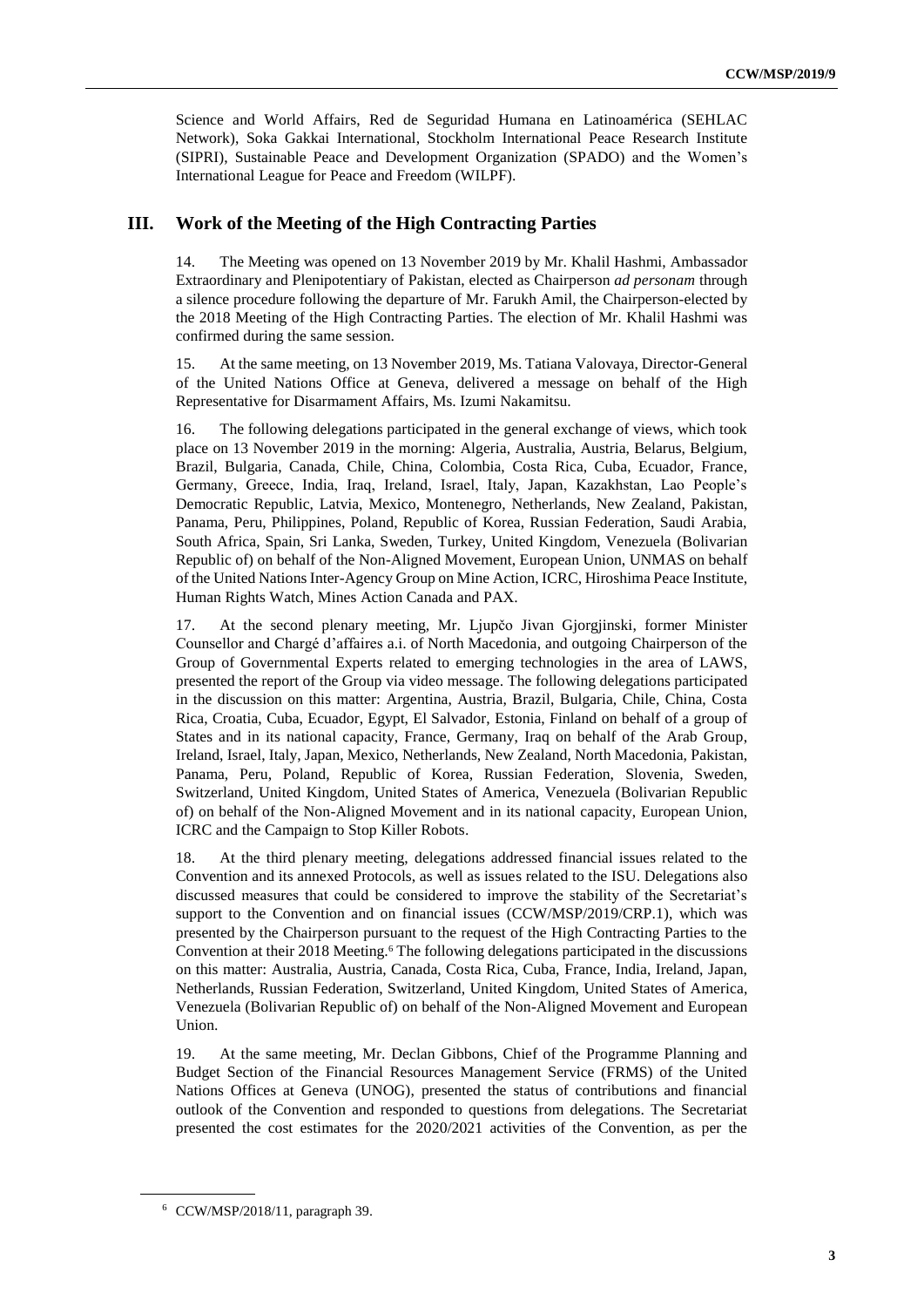financial measures adopted at the 2017 Meeting of the High Contracting Parties to the CCW and was available to answer questions by the High Contracting Parties.

20. At the following plenary meeting, delegations addressed emerging issues in the context of the objectives and purposes of the Convention. A working paper was submitted by Germany on "practical measures to improve policies and practices to reduce civilian harm from explosive weapons in urban conflict" (CCW/MSP/2019/WP.1). The following delegations made statements and comments: Australia, Austria, Bulgaria, Chile, Costa Rica, Germany, India, Ireland, Israel, Japan, Mexico, New Zealand, Peru, Russian Federation, Switzerland, Turkey, United Kingdom, United States of America, Uruguay and ICRC.

21. During the course of the Meeting, some delegations expressed concern about the issue of explosive weapons in populated areas. Some other delegations were of the view that CCW was not the right framework to address this issue.

22. At the same meeting, delegations also visited the issue of the Universalization of the Convention and its annexed Protocols.

23. At the fourth meeting, the Coordinator of the Steering Committee of the Sponsorship Programme, Ms. Ines Šprem Scigliano of Croatia, presented the Report of the Sponsorship Programme (CCW/MSP/2019/3).

24. Lastly, the fourth meeting addressed the status of implementation of and compliance with the Convention and its Protocols. The following delegations participated in the deliberations: Australia, Austria, Chile, Jordan, Mexico, New Zealand, Russian Federation, Switzerland, United States of America and ICRC.

25. During the course of the Meeting, a number of delegations raised concerns over the recent growing number of reports of use of incendiary weapons against civilians and condemned any use of incendiary weapons against civilians or civilian objects, and any other use incompatible with the relevant rules of international humanitarian law, including the provisions of Protocol III, where applicable. While some delegations called for the reinstatement of a specific agenda item on Protocol III, some other delegations were of the view that there is no need to include the item on Protocol III on the agenda.

26. At the fifth plenary session, delegations addressed "Other matters, including the preparation of the Sixth Review Conference expected to take place in 2021." Delegations were presented with suggested dates for the meeting of the Preparatory Committee and the Review Conference.

27. During the course of the Meeting, the following documents were considered: CCW/MSP/2019/1 to CCW/MSP/2019/8, CCW/MSP/2019/CRP.1 and CCW/MSP/2018/INF.1, as listed in annex II.

### **IV. Conclusions and recommendations**

28. Reaffirming the commitment to achieving universal adherence to, and compliance with, the Convention on Prohibitions or Restrictions on the Use of Certain Conventional Weapons Which May Be Deemed to Be Excessively Injurious or to Have Indiscriminate Effects, the amendment to Article 1 and its Protocols, the Meeting recommended that the Secretary-General of the United Nations and the elected Chairperson of the 2020 Meeting of the High Contracting Parties to the Convention work towards achieving the goal of universality of the Convention and its Protocols.

29. Reiterating its appreciation for the report of the CCW Sponsorship Programme and the work of its Steering Committee, the Meeting stressed the importance of the programme to promote the universalization and strengthening the implementation of the Convention and its Protocols. The Meeting also called upon all High Contracting Parties and States not yet party to the Convention and in a position to do so to contribute to the Sponsorship Programme.

30. Stressing the importance of national implementation and compliance with the provisions of the Convention and its Protocols, the High Contracting Parties reaffirmed their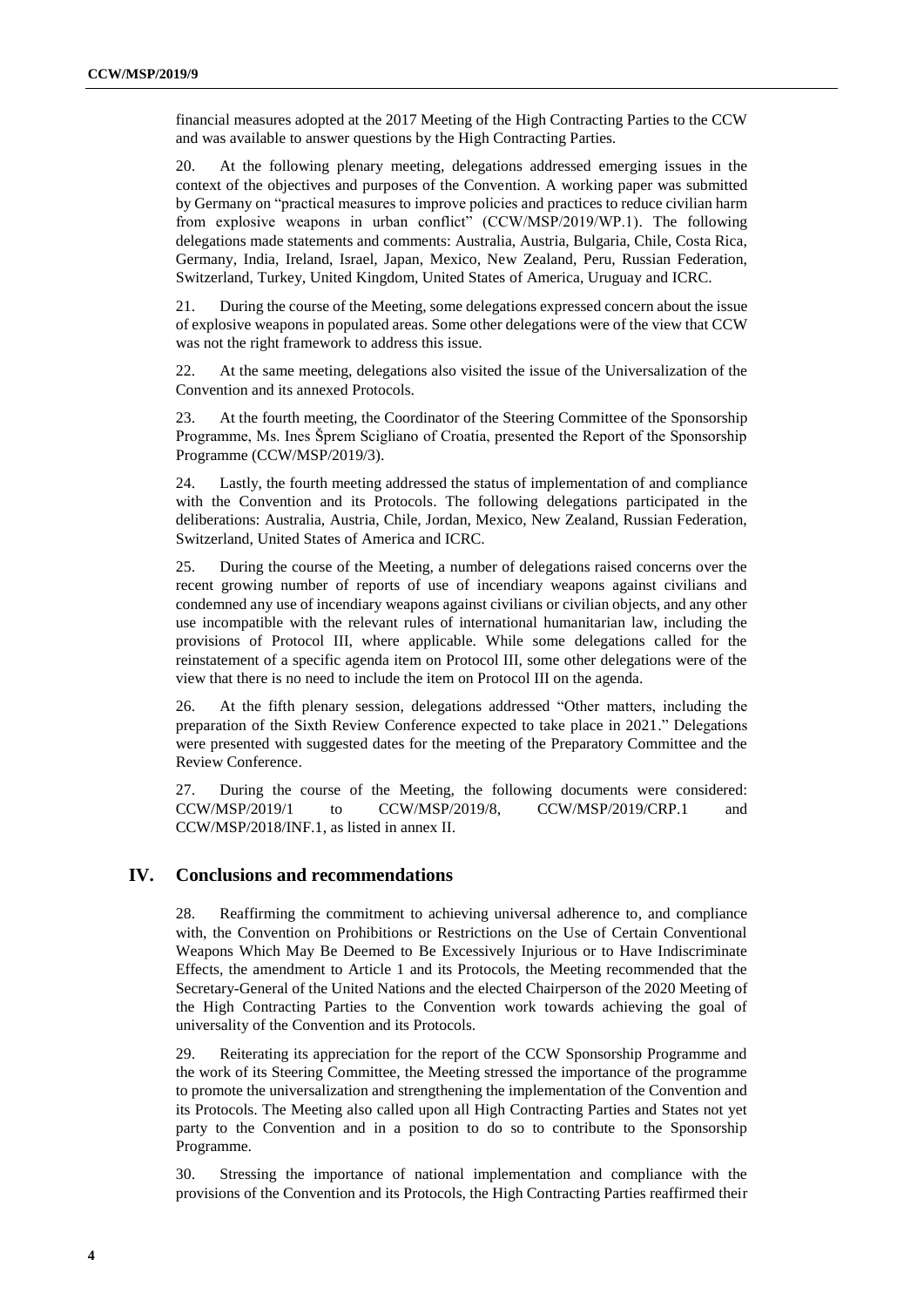commitment to the Compliance Mechanism of the Convention and its Protocols and reiterated the call for all High Contracting Parties to submit national reports on compliance in accordance with the decision taken at the Fifth Review Conference. The Meeting took note of the national reports on compliance submitted by the High Contracting Parties and posted on the website of the Convention.

31. The Meeting took note of the Report of the Group of Governmental Experts on emerging technologies in the area of Lethal Autonomous Weapons Systems (CCW/GGE.1/2019/3) and "Conclusions and recommendations" contained therein. The Meeting decided:

- To endorse the guiding principles affirmed by the Group, as contained in Annex III of this Report.
- The Group of Governmental Experts related to emerging technologies in the area of lethal autonomous weapons systems in the context of the objectives and purposes of the Convention on Prohibitions or Restrictions on the Use of Certain Conventional Weapons will meet for a total of ten days in 2020 and between ten to twenty days in 2021, to be decided by the Meeting of the High Contracting Parties in 2020, in Geneva in accordance with Decision 1 of the Fifth Review Conference of the High Contracting Parties to the Convention (CCW/CONF.V/10), consistent with CCW/CONF.V/2 and subject to the financial situation of the Convention.
- The rules of procedure of the Review Conference will apply mutatis mutandis to the Group. The Group will conduct its work and adopt its reports by consensus, one of which is to be submitted to the meeting of High Contracting Parties in 2020, and the other submitted to the 2021 Sixth Review Conference. In accordance with the goals of the CCW Sponsorship Programme, the Meeting encouraged the widest possible participation of all High Contracting Parties.
- In this period, the group is to explore and agree on possible recommendations on options related to emerging technologies in the area of lethal autonomous weapons systems, in the context of the objectives and purposes of the Convention, taking into account all proposals (past, present and future) and the agenda items as reflected in paragraph 11 and annex I of the Report. 7 In its discussions under each agenda item the Group shall consider the legal, technological and military aspects and the interaction between them, and bearing in mind ethical considerations. Delegations are encouraged to include legal, technological and military experts.
- The Group is to consider:
	- the guiding principles, which it may further develop and elaborate
	- the work on the legal, technological and military aspects
	- the conclusions of the Group, as reflected in its reports of 2017, 2018 and 2019

and use them as a basis for its consensus recommendations in relation to the clarification, consideration and development of aspects of the normative and operational framework on emerging technologies in the area of lethal autonomous weapons systems, in accordance with Decision 1 of the Fifth Review Conference of the High Contracting Parties to the Convention (CCW/CONF.V/10), consistent with CCW/CONF.V/2. The Group's recommendations will be reported, as appropriate, for consideration at the 2020 Meeting of High Contracting Parties and 2021 Sixth Review Conference.

• In 2020, the Group will be chaired by Mr. Jānis Kārkliņš, Ambassador Extraordinary and Plenipotentiary of Latvia. The Chairperson for the meetings of the Group in 2021 will be designated by the 2020 Meeting of the High Contracting Parties to the Convention, taking into account the principle of equitable geographical rotation.

32. The Meeting decided to place on the agenda of its next meeting the item "Emerging Issues in the context of the objectives and purposes of the Convention". The Meeting

<sup>7</sup> CCW/GGE.1/2019/3.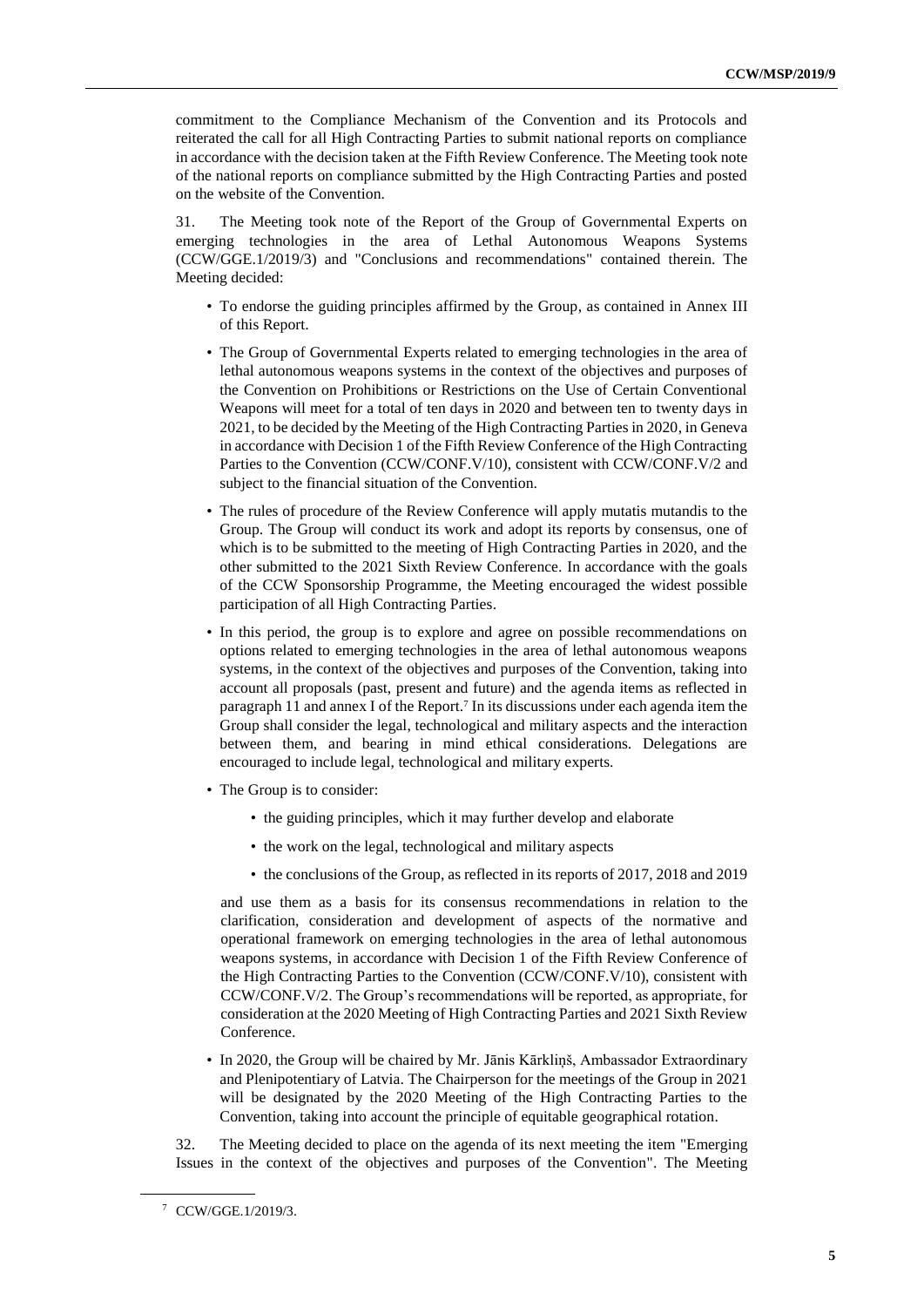encouraged the High Contracting Parties to submit working papers on any emerging issues in the context of the objectives and purposes of the Convention.

33. The Meeting reaffirmed the importance of Protocol III and its provisions and called for their full implementation by all High Contracting Parties to the Protocol and invited States not yet party to it to accede as soon as possible.

34. The Meeting noted measures that could be considered to improve the stability of the UN Secretariat's support to the Convention and on financial issues related to the Convention and its annexed Protocols, proposed by the Chairperson (CCW/MSP/2019/CRP.1) pursuant to the decision of the 2018 Meeting of the High Contracting Parties. <sup>8</sup> The Meeting decided on the following financial measures, the implementation of which will be kept under annual review by the High Contracting Parties:

(a) High Contracting Parties in arrears should endeavour to pay outstanding amounts at the earliest possible date;

(b) Arrears for unpaid contributions should remain the amount of the initial assessment invoiced to the relevant High Contracting Parties for the year in question;

(c) High Contracting Parties whose arrears equal or exceed the amount of the contributions due from them for the preceding two full years will inform the Meeting of High Contracting Parties of the reasons for non-payment and will be encouraged to contact the Chairperson to explore the possibility of multi-year payment plans with the United Nations Office for Disarmament Affairs and the United Nations Office at Geneva;

All High Contracting Parties should endeavour to pay invoices at the earliest possible date and, where feasible, in advance of the beginning of the year;

(e) In order to stop accumulating unfunded liabilities, the UN Secretariat will ensure that the annual expenditures remain below the average year-end collection rate of the prior three years.

35. The High Contracting Parties decided to establish a voluntary Working Capital Fund (WCF) to provide liquidity during the financial year with a view to ensuring the stability of ISU support to the Convention. The Working Capital Fund will operate in accordance with the Terms of Reference stipulated in Annex IV of this report. The functioning of the WCF is to be reviewed at the Sixth CCW Review Conference in 2021. The High Contracting Parties decided to ask the United Nations Secretariat to submit a report on the status of the WCF to the 2020 Meeting.

36. The High Contracting Parties stressed that the payment of annual assessed contributions by the High Contracting Parties in a timely manner and in full is of utmost importance and is prerequisite for the sustainability of the CCW and urged all High Contracting Parties to honour their financial obligations under Convention.

37. The High Contracting Parties decided that the ISU is the essential element for effective implementation of the CCW and its operational continuity. Some High Contracting Parties expressed the view that financing the ISU staff contracts should be prioritised. The Meeting requested the incoming Chair to consult the High Contracting Parties and the United Nations Secretariat in March 2020 to address the question of prioritization of funding for the CCW implementation.

38. The High Contracting Parties also decided to continue monitoring the financial situation of the CCW.

39. The Meeting decided to organize in 2020, in accordance with the relevant decisions taken by the Twenty-first Annual Conference of the High Contracting Parties to Amended

<sup>8</sup> CCW/MSP/2018/11, Paragraph 39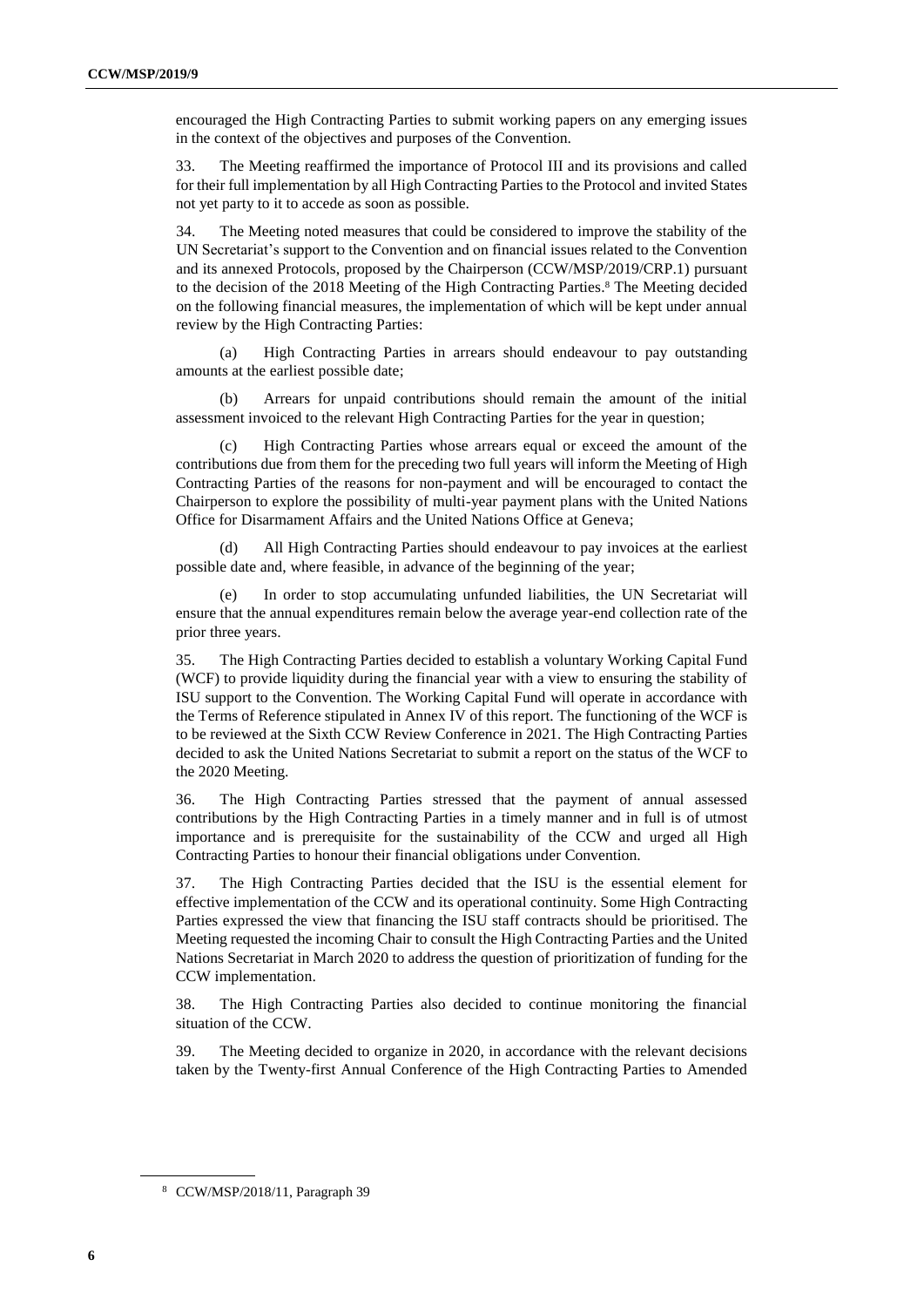Protocol II and the Thirteenth Conference of the High Contracting Parties to Protocol V, and subject to available resources<sup>9</sup>, the following CCW related activities:

(a) The Meeting of Experts of the High Contracting Parties to Protocol V on 17 June 2020 for one day;

(b) The Group of Experts of the High Contracting Parties to Amended Protocol II from 18 to 19 June 2020 for a day and a half;

(c) The Group of Governmental Experts of the High Contracting Parties related to emerging technologies in the area of lethal autonomous weapons systems (LAWS) from 22 to 26 June 2020, and from 10 to 14 August 2020. The meeting also adopted the relevant cost estimates for 2020 as contained in CCW/MSP/2019/4. The document will be re-issued as document CCW/MSP/2019/4/Rev.1 to provide cost estimates for 2021;

(d) The Fourteenth Conference of the High Contracting Parties to Protocol V on 9 November 2020;

(e) The Twenty-Second Conference of the High Contracting Parties to Amended Protocol II on 10 November 2020;

(f) The Meeting of the High Contracting Parties to the Convention from 11 to 13 November 2020. The meeting also adopted the relevant cost estimates contained in CCW/MSP/2019/5.

40. The Meeting decided on the following dates for the Sixth Review Conference of the High Contracting Parties to the Convention and the meeting of the Preparatory Committee for the Conference to take place in 2021 and adopted the relevant cost estimates contained in CCW/MSP/2019/7 and CCW/MSP/2019/8.

- (a) Preparatory Committee: 23-25 August 2021;
- (b) Sixth Review Conference: 13-17 December 2021.

41. The Meeting adopted an operational budget for 2020 and a preliminary budget for 2021 (as contained in CCW/MSP/2019/6, to be re-issued as document CCW/MSP/2019/6/Rev.1).

42. The Meeting elected Mr. Robbert Jan Gabriëlse, Permanent Representative of the Kingdom of the Netherlands to the Conference on Disarmament, as Chairperson of the 2020 Meeting of the High Contracting Parties to the Convention.

43. The meeting expressed deep appreciation to UNODA and the ISU for the work carried out in supporting the CCW in 2019. The Meeting requested the ISU to continue to report annually on its activities, including on its estimated costs and actual costs.

44. At the final plenary session, the Meeting adopted its final report, as contained in document CCW/MSP/2019/CRP.2/Rev.1, as orally amended, to be issued as document CCW/MSP/2019/9.

<sup>9</sup> Subject to the continued availability of rooms and subject to adjustment of dates in full consultation with the High Contracting Parties.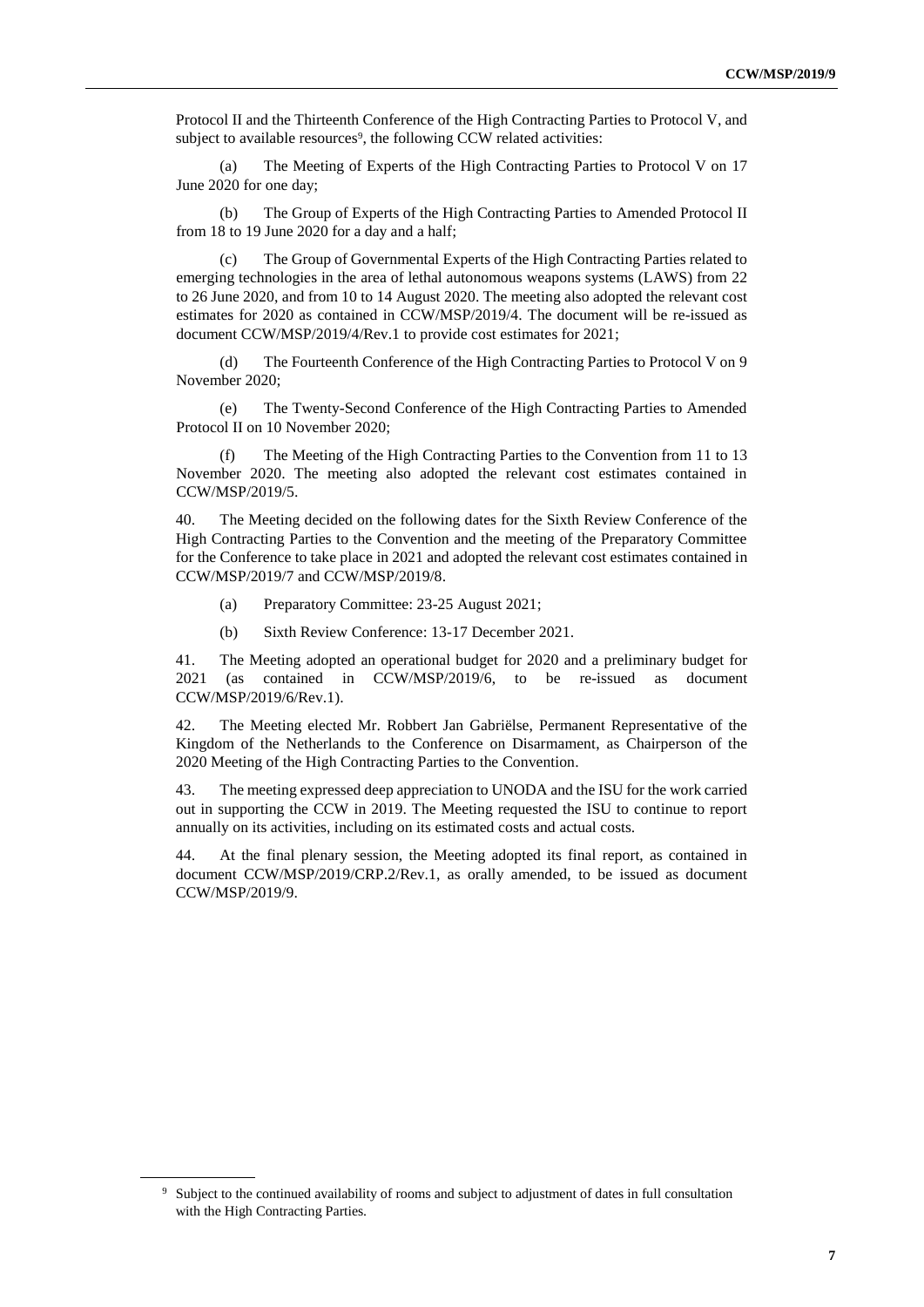## **Annex I**

# **Provisional agenda**

#### **(as recommended by the 2019 Meeting of the High Contracting Parties at its sixth plenary session on 15 November 2019)**

- 1. Opening of the Meeting
- 2. Adoption of the agenda
- 3. Confirmation of the rules of procedure
- 4. Confirmation of the nomination of the Secretary-General of the Meeting
- 5. Organization of work, including that of any subsidiary body of the Meeting
- 6. General exchange of views
- 7. Consideration of the report of the Group of Governmental Experts (GGE) related to emerging technologies in the area of lethal autonomous weapons systems (LAWS)
- 8. Financial issues related to the Convention and its annexed Protocols
- 9. Issues related to the Implementation Support Unit
- 10. Emerging Issues in the context of the objectives and purposes of the Convention
- 11. Universalization of the Convention and its annexed Protocols
- 12. Consideration of the report of the CCW Sponsorship Programme
- 13. Status of implementation of and compliance with the Convention and its Protocols
- 14. Other matters
- 15. Consideration and adoption of the final report
- 16. Closing of the Meeting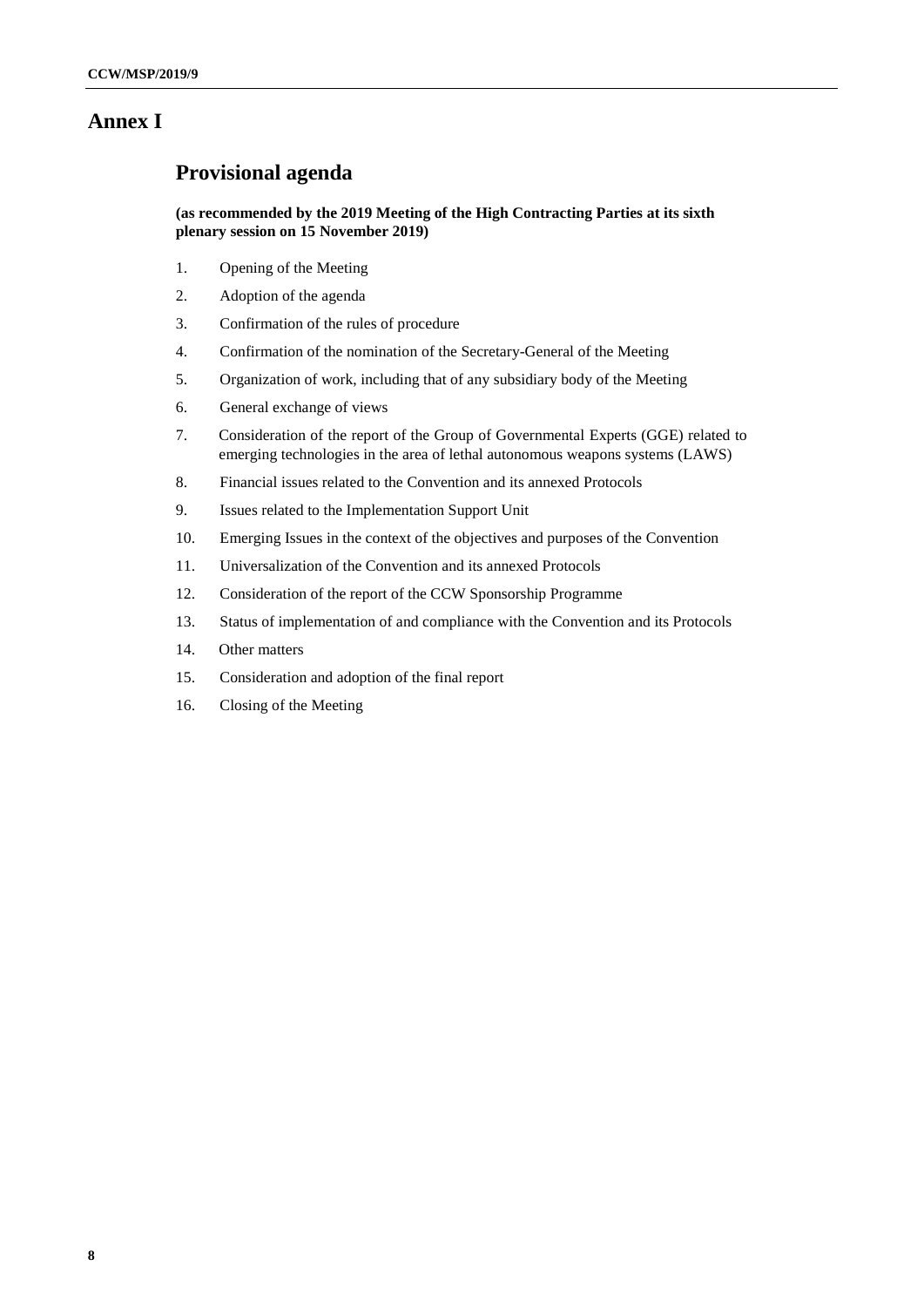# **Annex II**

# **List of documents**

| Symbol                    | Title                                                                                                                                                                                                            |
|---------------------------|------------------------------------------------------------------------------------------------------------------------------------------------------------------------------------------------------------------|
| CCW/MSP/2019/1            | Provisional agenda                                                                                                                                                                                               |
| CCW/MSP/2019/2            | Programme of work                                                                                                                                                                                                |
| CCW/MSP/2019/3            | Report of the CCW Sponsorship Programme                                                                                                                                                                          |
| CCW/MSP/2019/4            | Estimated Costs of the 2020 Meeting of the Group of<br>Governmental Experts on Emerging Technologies in<br>the area of Lethal Autonomous Weapons Systems<br>(LAWS)                                               |
| CCW/MSP/2019/5            | Estimated Costs of the 2020 Meeting of the High<br>Contracting Parties to the Convention                                                                                                                         |
| CCW/MSP/2019/6            | Summary of the estimated costs for 2020 and 2021<br>CCW meetings and conferences                                                                                                                                 |
| CCW/MSP/2019/7            | Estimated costs of the Preparatory Committee for the<br>2021 Sixth Review Conference of the High<br>Contracting Parties to the CCW                                                                               |
| <b>CCW/MSP/2019/8</b>     | Estimated costs of the Sixth Review Conference of<br>the High Contracting Parties to the CCW                                                                                                                     |
| CCW/MSP/2019/9            | <b>Final Document</b>                                                                                                                                                                                            |
| CCW/MSP/2019/WP.1         | Practical Measures to Improve Policies and Practices<br>to Reduce Civilian Harm from Explosive Weapons in<br><b>Urban Conflict</b>                                                                               |
| CCW/MSP/2019/CRP.1        | Further suggested measures that could be considered<br>to improve the stability of the Secretariat's support to<br>the Convention and on financial issues related to the<br>Convention and its annexed Protocols |
| CCW/MSP/2019/CRP.2        | Draft final document                                                                                                                                                                                             |
| CCW/MSP/2019/CRP.2/Rev.1  | Revised draft final document                                                                                                                                                                                     |
| <b>CCW/MSP/2019/INF.1</b> | List of participants                                                                                                                                                                                             |
| CCW/MSP/2019/MISC.1       | Provisional list of participants                                                                                                                                                                                 |
| CCW/ MSP/2019/SR.6        | Summary record of the second part of the 6th<br>meeting                                                                                                                                                          |

 $\hat{\mathcal{A}}$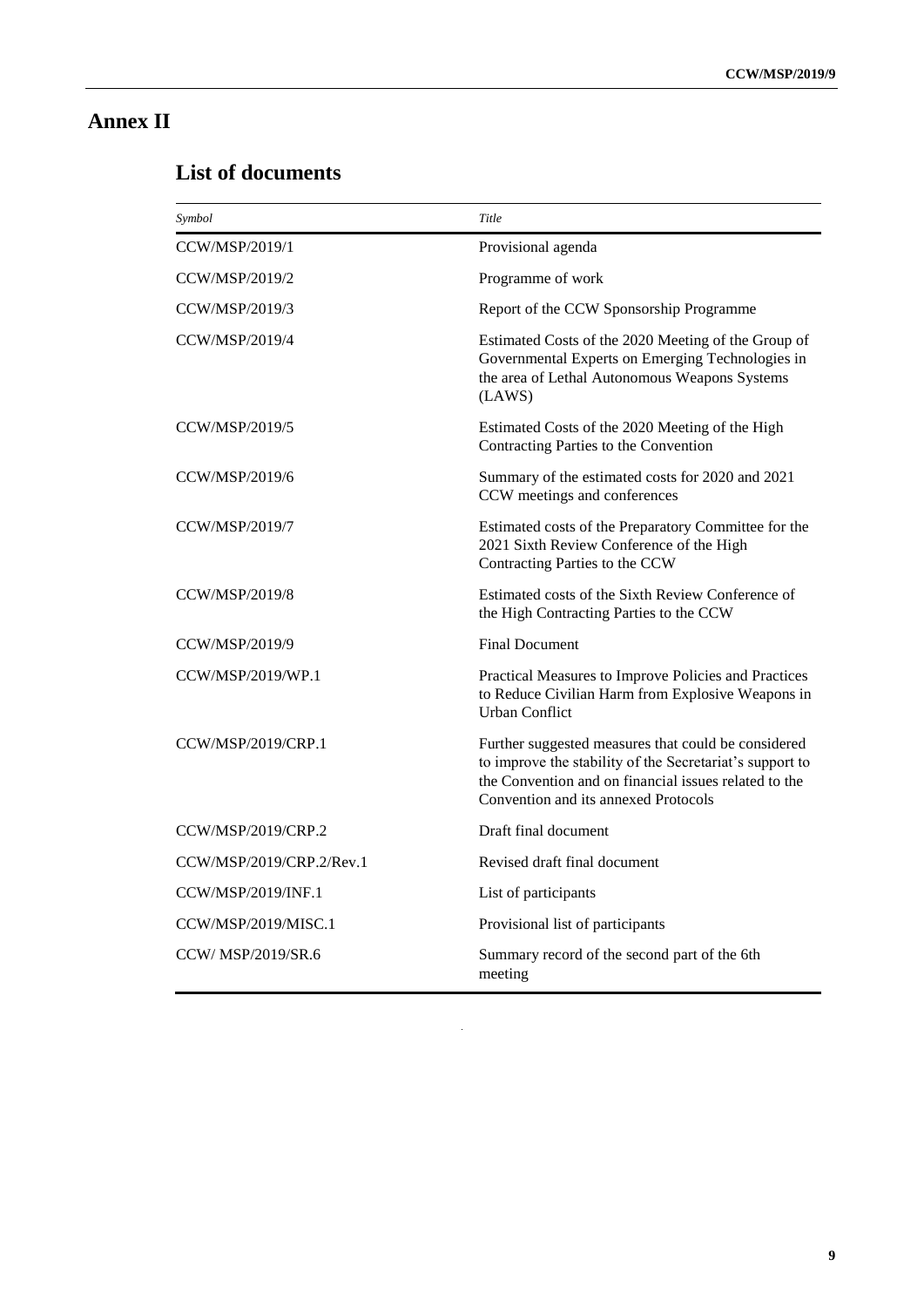## **Annex III**

# **Guiding Principles affirmed by the Group of Governmental Experts on Emerging Technologies in the Area of Lethal Autonomous Weapons System**

It was affirmed that international law, in particular the United Nations Charter and International Humanitarian Law (IHL) as well as relevant ethical perspectives, should guide the continued work of the Group. Noting the potential challenges posed by emerging technologies in the area of lethal autonomous weapons systems to IHL, the following were affirmed, without prejudice to the result of future discussions:

(a) International humanitarian law continues to apply fully to all weapons systems, including the potential development and use of lethal autonomous weapons systems;

Human responsibility for decisions on the use of weapons systems must be retained since accountability cannot be transferred to machines. This should be considered across the entire life cycle of the weapons system;

(c) Human-machine interaction, which may take various forms and be implemented at various stages of the life cycle of a weapon, should ensure that the potential use of weapons systems based on emerging technologies in the area of lethal autonomous weapons systems is in compliance with applicable international law, in particular IHL. In determining the quality and extent of human-machine interaction, a range of factors should be considered including the operational context, and the characteristics and capabilities of the weapons system as a whole;

(d) Accountability for developing, deploying and using any emerging weapons system in the framework of the CCW must be ensured in accordance with applicable international law, including through the operation of such systems within a responsible chain of human command and control;

(e) In accordance with States' obligations under international law, in the study, development, acquisition, or adoption of a new weapon, means or method of warfare, determination must be made whether its employment would, in some or all circumstances, be prohibited by international law;

(f) When developing or acquiring new weapons systems based on emerging technologies in the area of lethal autonomous weapons systems, physical security, appropriate non-physical safeguards (including cyber-security against hacking or data spoofing), the risk of acquisition by terrorist groups and the risk of proliferation should be considered;

(g) Risk assessments and mitigation measures should be part of the design, development, testing and deployment cycle of emerging technologies in any weapons systems;

(h) Consideration should be given to the use of emerging technologies in the area of lethal autonomous weapons systems in upholding compliance with IHL and other applicable international legal obligations;

(i) In crafting potential policy measures, emerging technologies in the area of lethal autonomous weapons systems should not be anthropomorphized;

(j) Discussions and any potential policy measures taken within the context of the CCW should not hamper progress in or access to peaceful uses of intelligent autonomous technologies;

(k) The CCW offers an appropriate framework for dealing with the issue of emerging technologies in the area of lethal autonomous weapons systems within the context of the objectives and purposes of the Convention, which seeks to strike a balance between military necessity and humanitarian considerations.